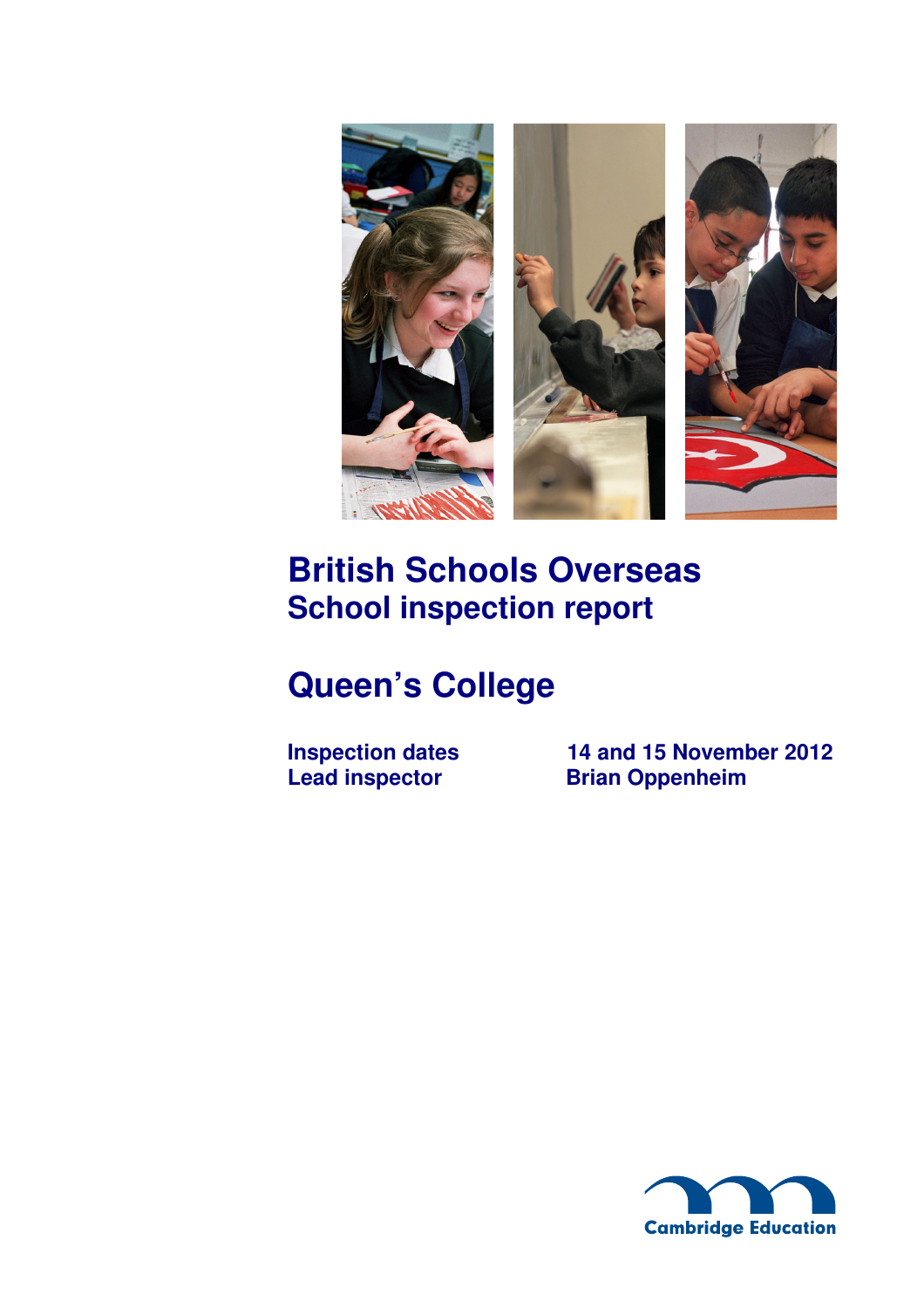

# Issue and revision record

| <b>Revision</b> | <b>Date</b> | <b>Originator</b> | <b>Checker</b> | <b>Approver</b> | <b>Description</b> |   |
|-----------------|-------------|-------------------|----------------|-----------------|--------------------|---|
|                 |             |                   |                |                 |                    | t |
| 1               | 10/12/12    | <b>BRO</b>        | FG             |                 | Draft              |   |
| $\overline{2}$  | 11/12/12    | <b>BRO</b>        | FG             |                 | Draft              |   |
| 3               | 14/12/12    | <b>BRO</b>        | FG             |                 | Final draft        |   |
| 4               | 18/12/12    | <b>BRO</b>        | FG             | PJH             | Final report       |   |

This document has been prepared for the titled project or named part thereof and should not be relied upon or used for any other project without an independent check being carried out as to its suitability and prior written authority of Cambridge Education Limited being obtained. Cambridge Education Limited accepts no responsibility or liability for the consequences of this document being used for a purpose other than the purposes for which it was commissioned. Any person using or relying on the document for such other purpose agrees, and will by such use or reliance be taken to confirm his agreement

to indemnify Cambridge Education Limited for all loss or damage resulting therefrom. Cambridge Education Limited accepts no responsibility or liability for this document to any party other than the person by whom it was commissioned.

To the extent that this report is based on information supplied by other parties, Cambridge Education Limited accepts no liability for any loss or damage suffered by the client, whether contractual or tortious, stemming from any conclusions based on data supplied by parties other than Cambridge Education Limited and used by Cambridge Education Limited in preparing this report.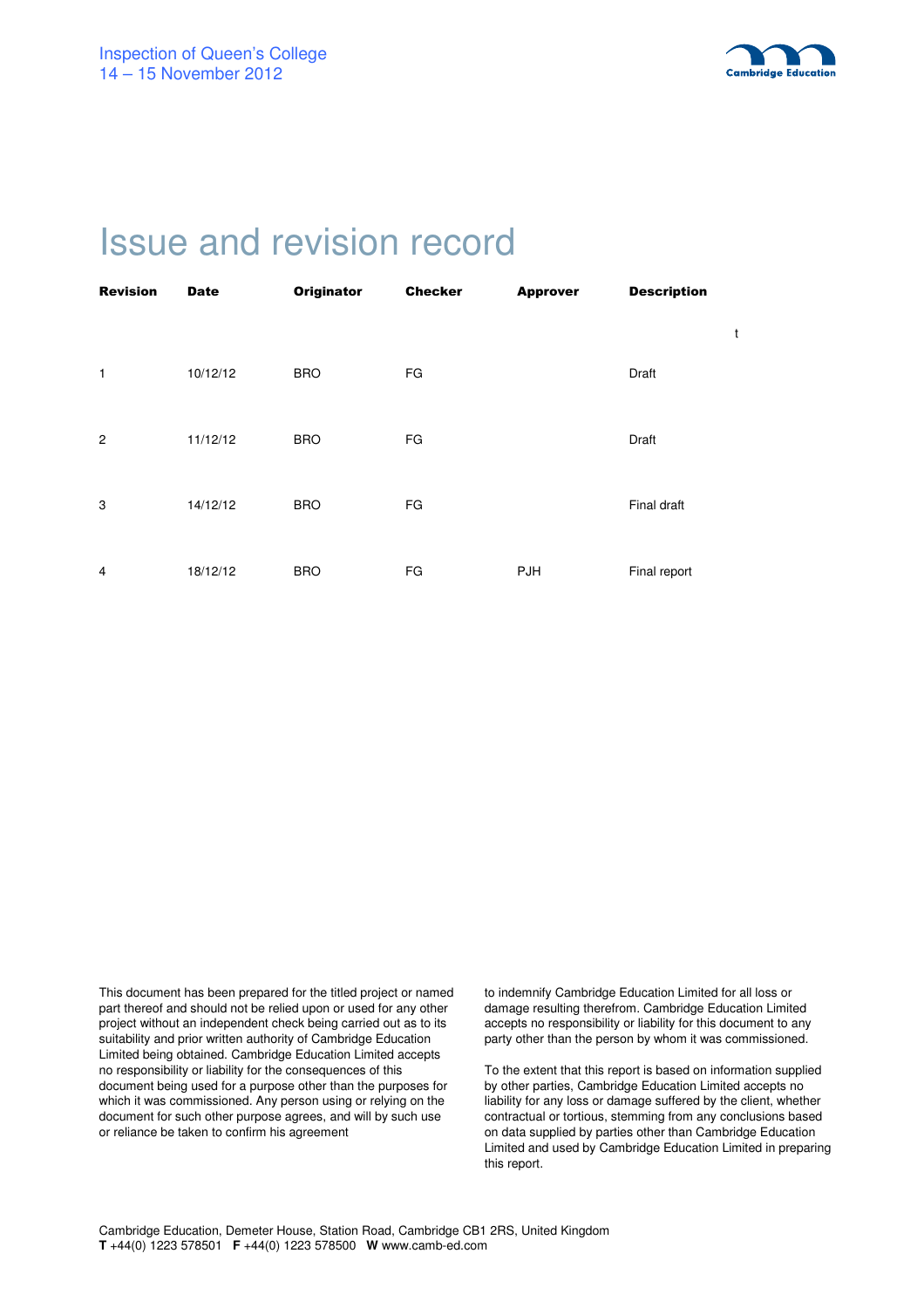# **Contents**

#### Title Page

| Purpose and scope of the inspection                                                                                                                                                                                            |                |
|--------------------------------------------------------------------------------------------------------------------------------------------------------------------------------------------------------------------------------|----------------|
| Information about the school                                                                                                                                                                                                   | 1              |
| Overall effectiveness                                                                                                                                                                                                          | 1              |
| What the school could do to improve further                                                                                                                                                                                    | 3              |
| The quality of education provided by the school                                                                                                                                                                                | 3              |
| The curriculum expansion of the curriculum expansion of the curriculum expansion of the curriculum expansion of the curriculum expansion of the curriculum expansion of the curriculum expansion of the curriculum expansion o | 3              |
|                                                                                                                                                                                                                                |                |
|                                                                                                                                                                                                                                |                |
|                                                                                                                                                                                                                                |                |
|                                                                                                                                                                                                                                |                |
|                                                                                                                                                                                                                                |                |
|                                                                                                                                                                                                                                |                |
|                                                                                                                                                                                                                                |                |
| Leadership and management of the school                                                                                                                                                                                        | $\overline{7}$ |
| Glossary of terms                                                                                                                                                                                                              | 9              |
|                                                                                                                                                                                                                                | -9             |
|                                                                                                                                                                                                                                | 9              |
| Inspection judgements                                                                                                                                                                                                          | 11             |
| School details                                                                                                                                                                                                                 | 12             |
|                                                                                                                                                                                                                                |                |

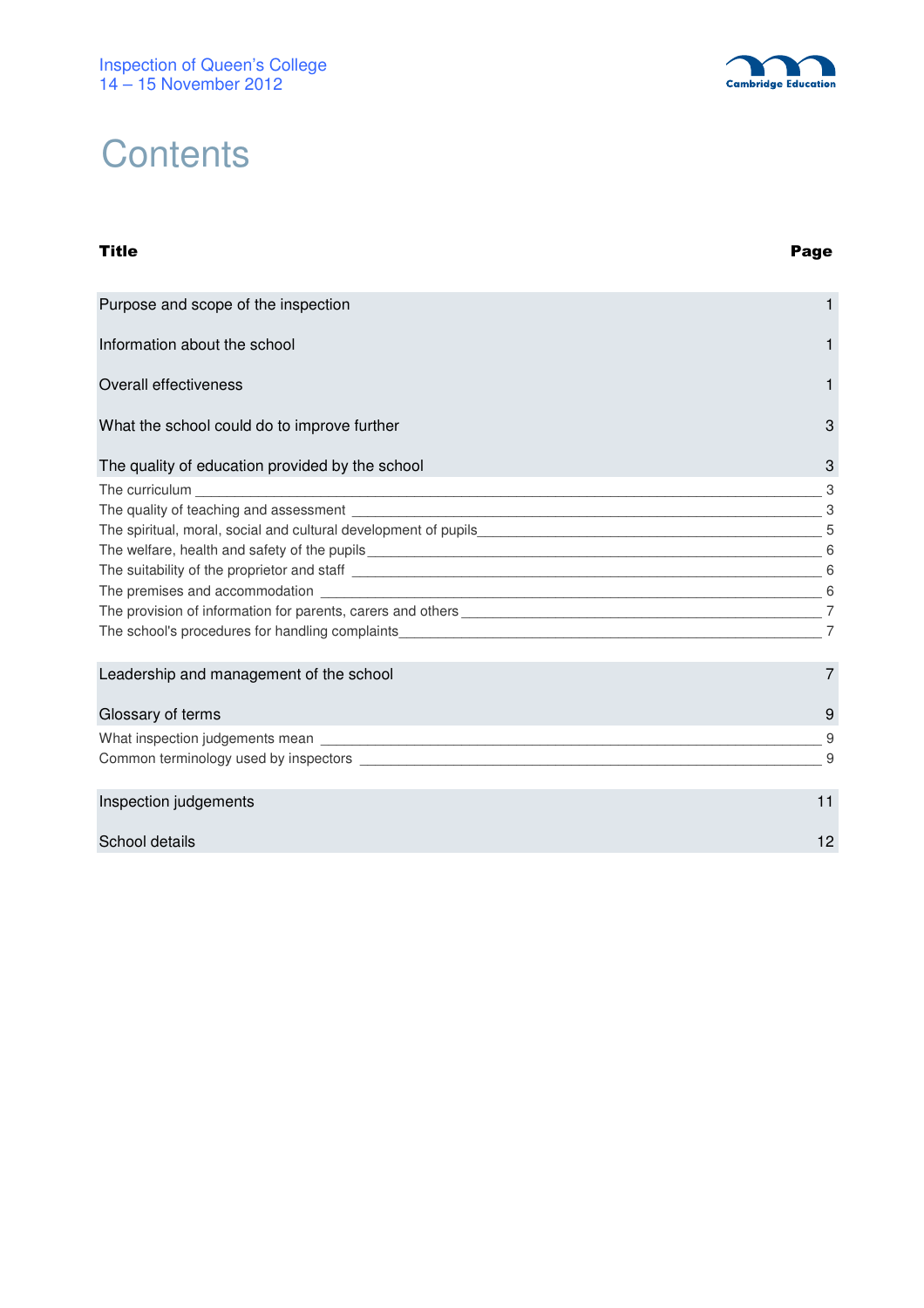

## **Purpose and scope of the inspection**

This inspection was carried out by three inspectors. The lead inspector was from Cambridge Education's British Schools Overseas Inspectorate and is Ofsted accredited. The team inspectors were from the National Association of British Schools in Spain (NABSS).

The inspectors visited 33 lessons and held meetings with staff and pupils. They observed the school's work and looked at data on pupils' attainment over the past three years, at schemes of work, policies, the school improvement plan and the school's self-review.

#### **The inspection team:**

| Brian Oppenheim     | Lead inspector, Cambridge Education |
|---------------------|-------------------------------------|
| James Shallcross    | Team inspector, NABSS               |
| <b>Julie Harris</b> | Team inspector, NABSS               |

Inspectors use the Department for Education standards for the inspection of British schools overseas aligned with the NABSS accreditation criteria. The purpose of the inspection is to provide information to parents, teachers, senior managers and the school's owners on the overall effectiveness of the school and the standard of education it provides. Cambridge Education reports to the Department for Education (DfE) on the extent to which schools meet the relevant standards for British schools overseas as follows:

- the quality of education provided by the school (curriculum, teaching and assessment)
- the spiritual, moral, social and cultural development of pupils
- the welfare, health and safety of the pupils
- the suitability of the proprietor and staff
- the premises and accommodation
- the provision of information for parents, carers and others
- the school's procedures for handling complaints
- leadership and management of the school.

# **Information about the school**

Queen's College was founded in 1977. It is an independent, co-educational school with 390 children between the ages of three and 18 years. The school has a range of purpose-built classrooms, two science laboratories, library, computer room, art room and sixth form study area as well as a multi-purpose hall, sports and dining facilities.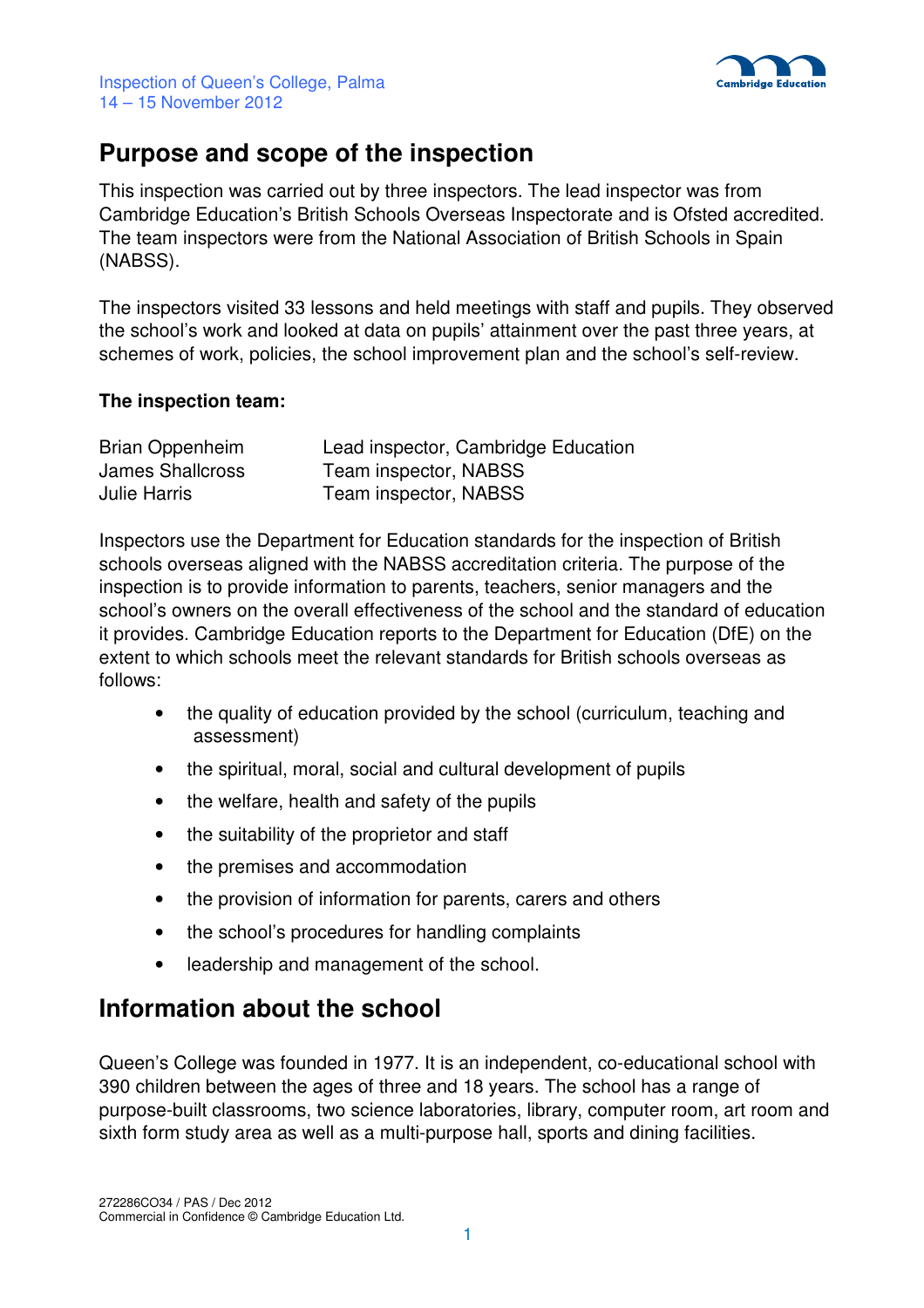

The school is authorised by the Spanish Ministry of Education to offer a British education to children of all nationalities and is an inspected and approved member of the National Association of British Schools in Spain.

Programmes of study are based on the British National curriculum with complementary studies from the Spanish curriculum for Spanish pupils and those of other nationalities who have the required level of Spanish language. At the ages of 16 and 18 respectively pupils take GCSE and GCE "A" level examinations and those pupils who have also taken the Spanish programme obtain the equivalent Spanish qualifications, ESO and Bachillerato.

# **Overall effectiveness**

Queen's College provides its students with a good quality of education and some aspects, such as pupils' personal development, are outstanding. The school is particularly successful in meeting its aim to provide an education "in its broadest sense, encouraging and enabling pupils to lead full, happy lives with positive contributions to make to any society in which they may find themselves". Pupils leave school as very confident, well-adjusted young people.

The school meets the requirements of the Spanish Ministry of Education but the emphasis on teaching the National Curriculum for England, and preparing pupils for IGCSE, AS and A level examinations means that they experience an education that is British in character. Many pupils leave to study at UK universities.

Overall, pupils achieve well by the time they leave school. Many pupils start school with a limited grasp of the English language and progress in the Nursery is very good. They make significant progress as they move through the primary years so that standards are broadly similar to schools in England by the end of Key Stage 2 (Year 6). In the IGCSE and A Level examinations pupils make good progress to achieve standards that are well above the average overall. Some subjects do less well and senior leaders recognise examination results should be even better. However, the IGCSE and A Level data show that over time the school has maintained or improved on these high standards.

Teaching is generally good and, despite some that is only satisfactory, all pupils make good progress overall during their time at the school. There are some variations between the achievements of boys and girls especially in reading at the end of Year 6 where girls appear to be much better than boys. But the small classes mean that these differences are not significant and, by the time they leave school, boys do as well as girls. Pupils with special education needs make generally good progress because they get effective support. Outstanding behaviour and attitudes adds a great deal to pupils' learning. The curriculum is good in Early Years, primary and secondary and there is a wide range of enrichment activities. Pupils' attitudes to school and to others are excellent and good opportunities to develop their spiritual, moral, social and cultural awareness means that they have extremely good personal skills. Leadership and management are good and have a strong impact on improvement. Over the past two years the school has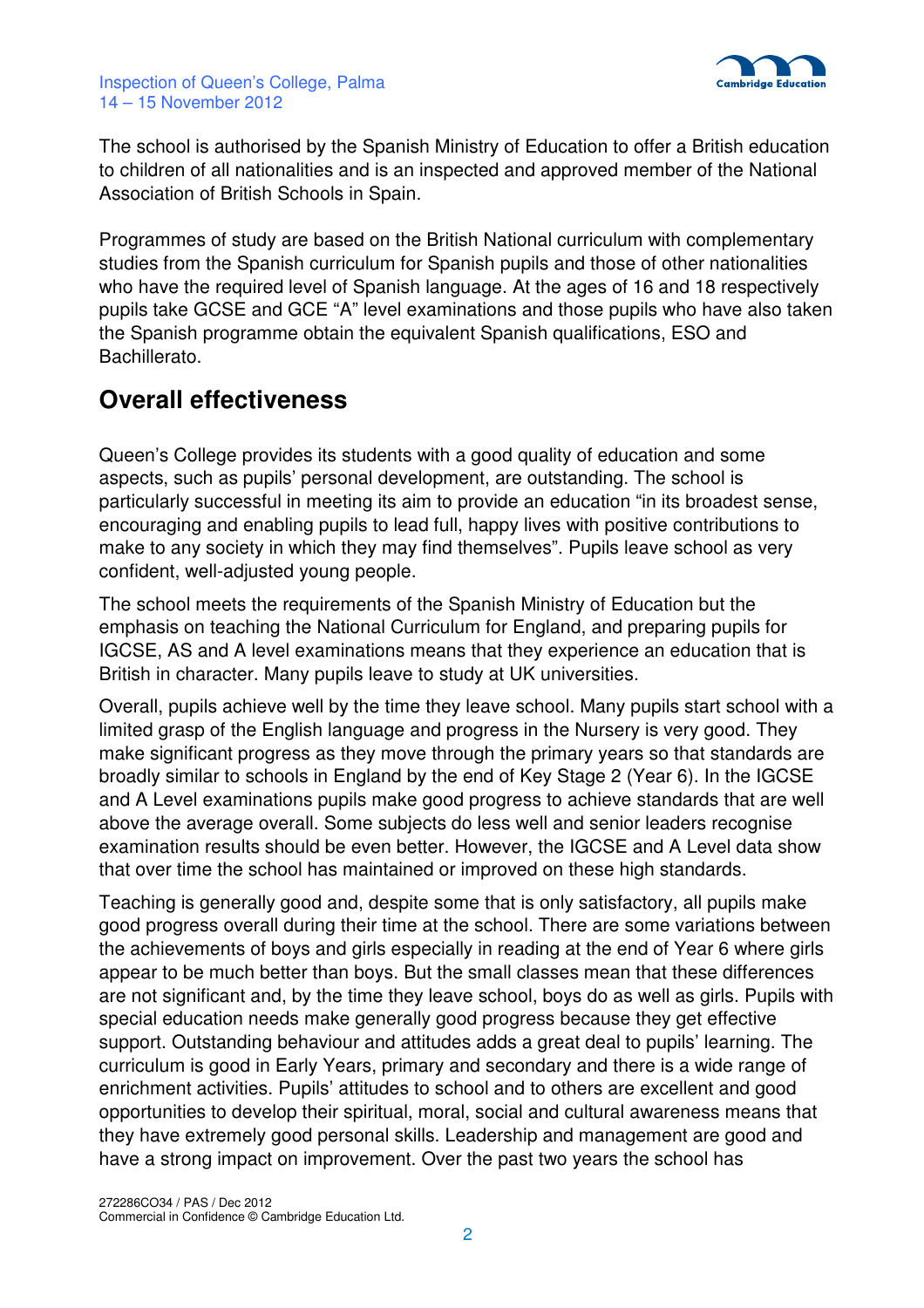

established a strong basis for moving to outstanding. Self-review is well established although the number of priorities means that its impact is not as great as it could be. The relationship between the school's owners and the senior team is positive and promotes a strong sense of teamwork.

#### **Compliance with regulatory requirements**

Queen's College meets the requirements for British schools overseas, as laid down by the UK Department for Education, in full. The school promotes a British education for its pupils well through, for example, its teaching and ethos and many pupils move successfully to British universities and colleges when they leave.

# **What the school could do to improve further**

While not required by regulations, the school might wish to consider the following points for development:

 Improve teaching further so that it has a consistently positive impact on pupils' learning, and raises achievement, by:

- ensuring that activities stretch all pupils, particularly the most able, and involves them actively in their learning
- using a range of different teaching methods that are right for the pupils and the subject
- using more open-ended questions to push pupils' learning forward more rapidly and help them to think for themselves
- developing approaches to assessment particularly giving feedback to pupils about how well they are doing and what steps they need to take to improve their work.

Continue to develop the self-review and improvement process by:

- prioritising those issues that will have the most impact in classrooms, such as teaching, learning and achievement
- identifying the processes to tackle the priorities.

# **The quality of education provided by the school**

#### **The curriculum**

The curriculum in Early Years and Key Stages 1 and 2 is creative and reflects the English National Curriculum well. The provision of creative activities each Friday morning ensures that the curriculum is broad and balanced. Basic skills are taught effectively although the correlation between the school's tests and National Curriculum level judgements is not always consistent suggesting that moderation is not as accurate as it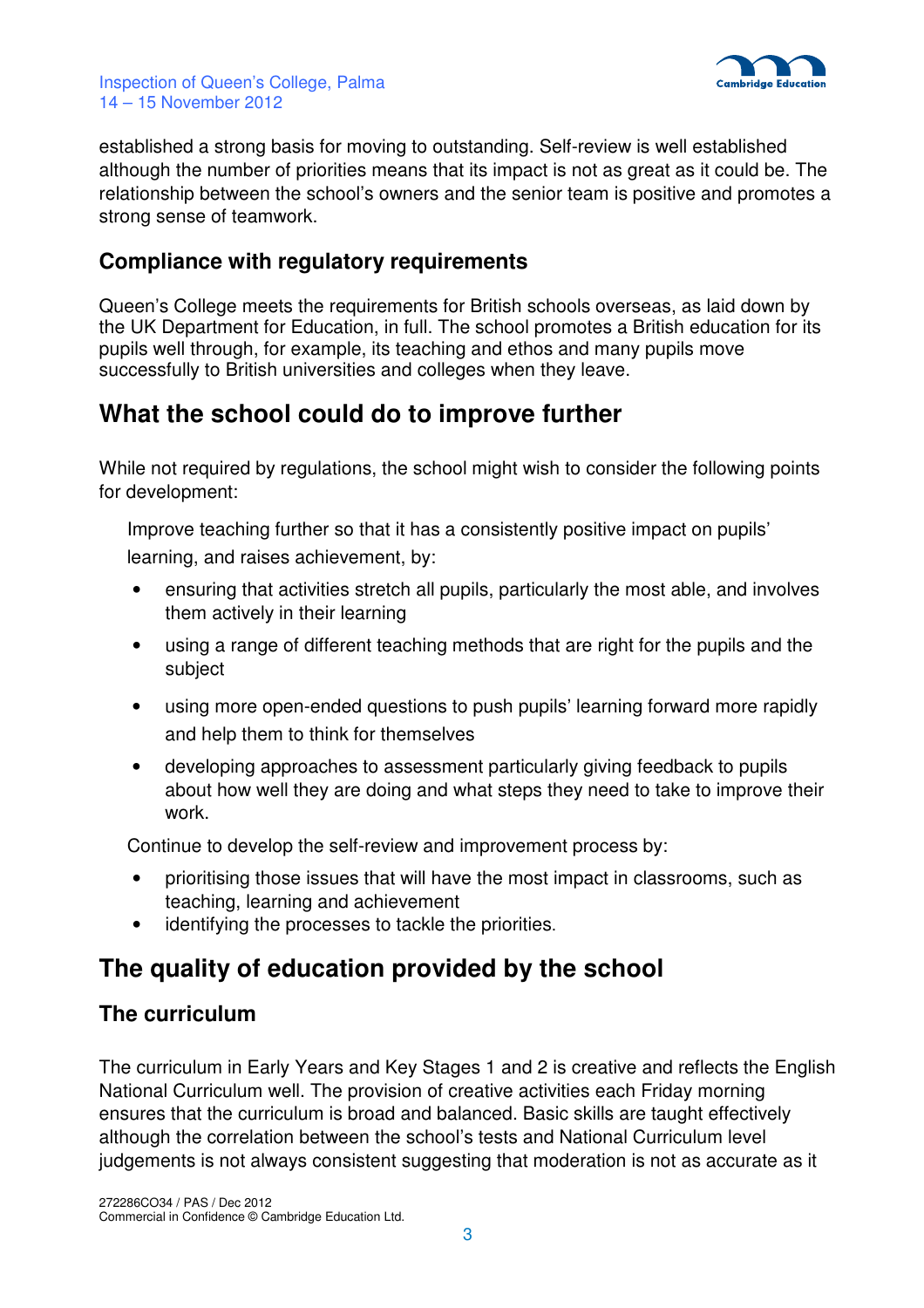

could be. However, the development of pupils' English language skills is good so that they make brisk progress, reaching at least average levels by the end of Year 6. The "Relax Kids" scheme and a programme to teach pupils about resolving conflict, as well as the school's positive ethos, all have a strong impact on creating a calm and supportive learning environment. An effective health education programme is having a positive impact on pupils' healthy eating habits.

The curriculum in Key Stages 3 and 4, and in the sixth form, is good. It covers all areas of the National Curriculum including creative and aesthetic aspects. The personal, social, and health education programme provides good opportunities for pupils to debate important, real life issues and develop their understanding of the wider world. The curriculum meets the requirements of the Spanish Government and promotes a British experience very effectively. Despite being a small school, pupils in Key Stage 4 and in the sixth form have a realistic range of courses to choose from. As a result pupils are able to study the subjects they need for the next stage of their careers.

The school has a wide range of enrichment activities including drama, football, judo, gymnastics, art and information and communication technology (ICT). Together with the broad curriculum, these activities ensure pupils are very well prepared for the future.

#### **The quality of teaching and assessment**

Teaching is good overall so that pupils make brisk progress with their learning, achieving results that are well above average. Some of the teaching is outstanding and much is good but there are times when it is only satisfactory.

The best teaching is in the Early Years and secondary. In the Early Years an extremely enthusiastic team of staff make excellent use of the space available. The stimulating learning environment provides good opportunities for child initiated learning as well as directed activities. Together with a consistent approach and high expectations, this ensures that pupils' behaviour is very good and that they are focused on their work. As a result pupils make very good progress.

There is also some good practice in Key Stages 1 and 2. In one lesson, for example, very clear explanations about the task and the good level of challenge meant that all pupils were enthusiastic about their work and made swift progress. However, not all lessons stretch pupils enough and, as a result, progress is only satisfactory. Sometimes, lessons are dominated by the teaching and this gives little opportunity for pupils to develop as active learners. There are excellent relationships in all classes and pupils are extremely keen to do well and are often very knowledgeable about the topic they are studying. This has a strong impact on learning and pupils make generally good progress from the start of Year 1 to the end of Year 6. Nevertheless, with pupils so keen and eager to learn, progress should be better.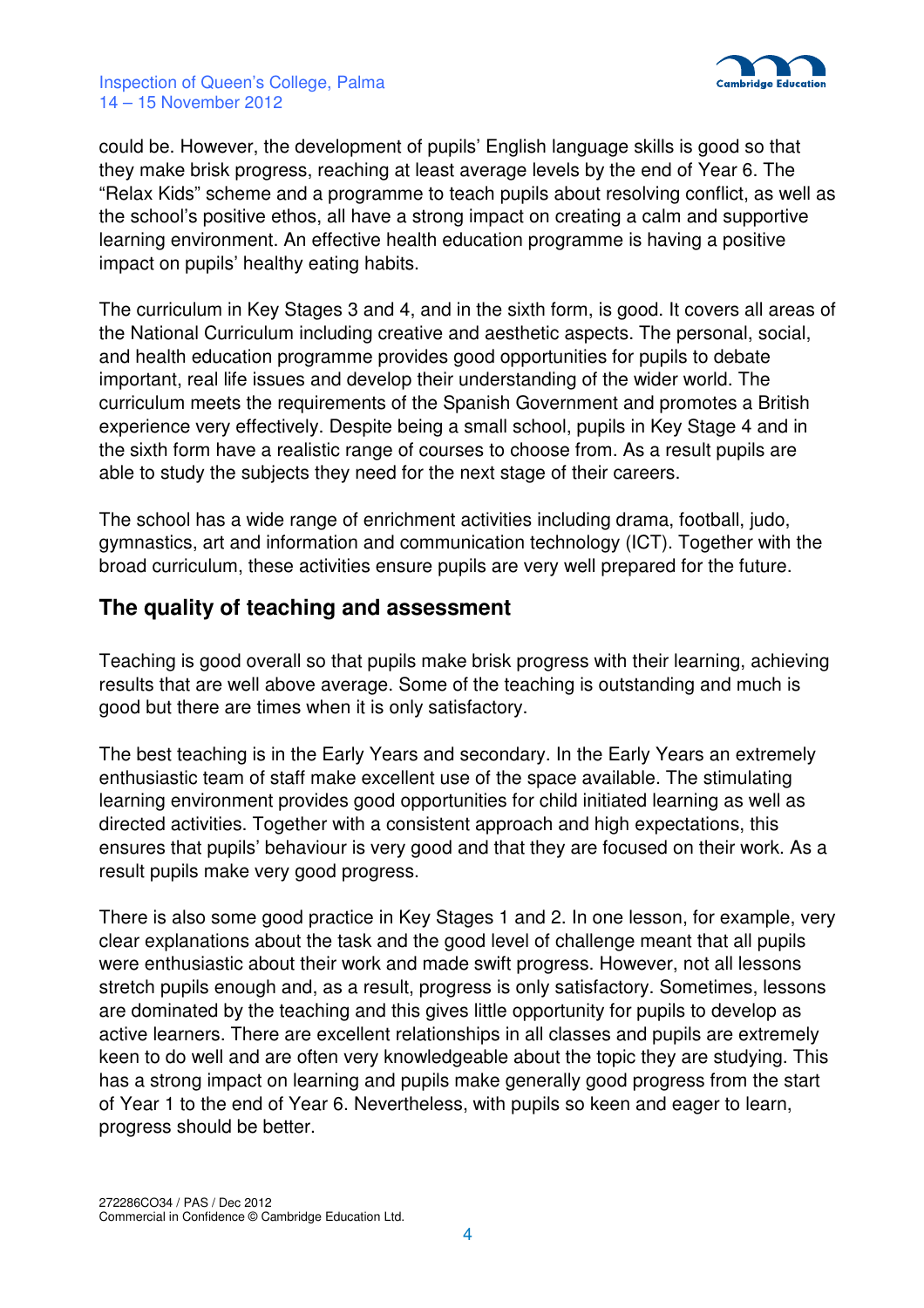



In Key Stages 3 and 4 and in the sixth form, teaching is good overall. Pupils say that teaching is good because teachers make lessons interesting. Some lessons are either outstanding or satisfactory. Where teaching is very strong teachers have excellent subject knowledge that they use effectively to make work challenging and interesting. In a Year 8 performing arts lesson, for example, the teaching encouraged high-level thinking and analysis skills and pupils made very good progress with their understanding because of skilful questioning that challenged them. In other very effective lessons, teachers' interventions are purposeful and targeted well and have a notable impact on the quality of pupils' outcomes.

Where teaching in secondary is satisfactory lessons are dominated by the teaching and leave little time for pupils to learn. Often, too much time is spent recapping previous learning and not enough on new learning or deepening understanding. Questioning does little to extend pupils' thinking or requires little response. As a result, the level of challenge in these lessons can be limited and means that pupils make only satisfactory progress with their learning. Again however, pupils' excellent attitudes mean that over time pupils make at least good progress. Behaviour in lessons is outstanding because teachers have excellent relationships with pupils and the school has established an excellent climate for learning.

There are examples of some very good assessment practice. All pupils are given targets for their work and understand how well they are doing. When asked pupils were very positive about how their work was marked and that it was helpful and "done quickly". In some subjects, for example Spanish, pupils say they are given improvement targets. The primary teachers have worked hard to improve feedback to pupils. Inspectors found that there were some helpful comments to help pupils improve their work but that sometimes these comments lacked specific targets for improvement. The quality of feedback in secondary English is particularly good and provides clear advice about the next steps pupils need to take to improve their work. However, this good practice is not consistent across the school.

#### **The spiritual, moral, social and cultural development of pupils**

Pupils' spiritual, moral, social and cultural development is outstanding. It is one of the key factors in supporting pupils to become confident, courteous and well-adjusted young people, ready for life after school. The school is very successful in giving pupils lots of opportunities to develop their personal skills through debating clubs, trips, guest speakers and by supporting numerous charities throughout the year. Sixth form students help with the marathon in Palma each year, greeting the winners, while the head boy and girl organise school-wide events. The curriculum provides good opportunities for pupils to develop their spiritual, moral, social and cultural awareness. Art, PSHE, drama and music in primary and Spanish studies all contribute but the strongest influence comes from the way the school values everyone regardless of background or ability.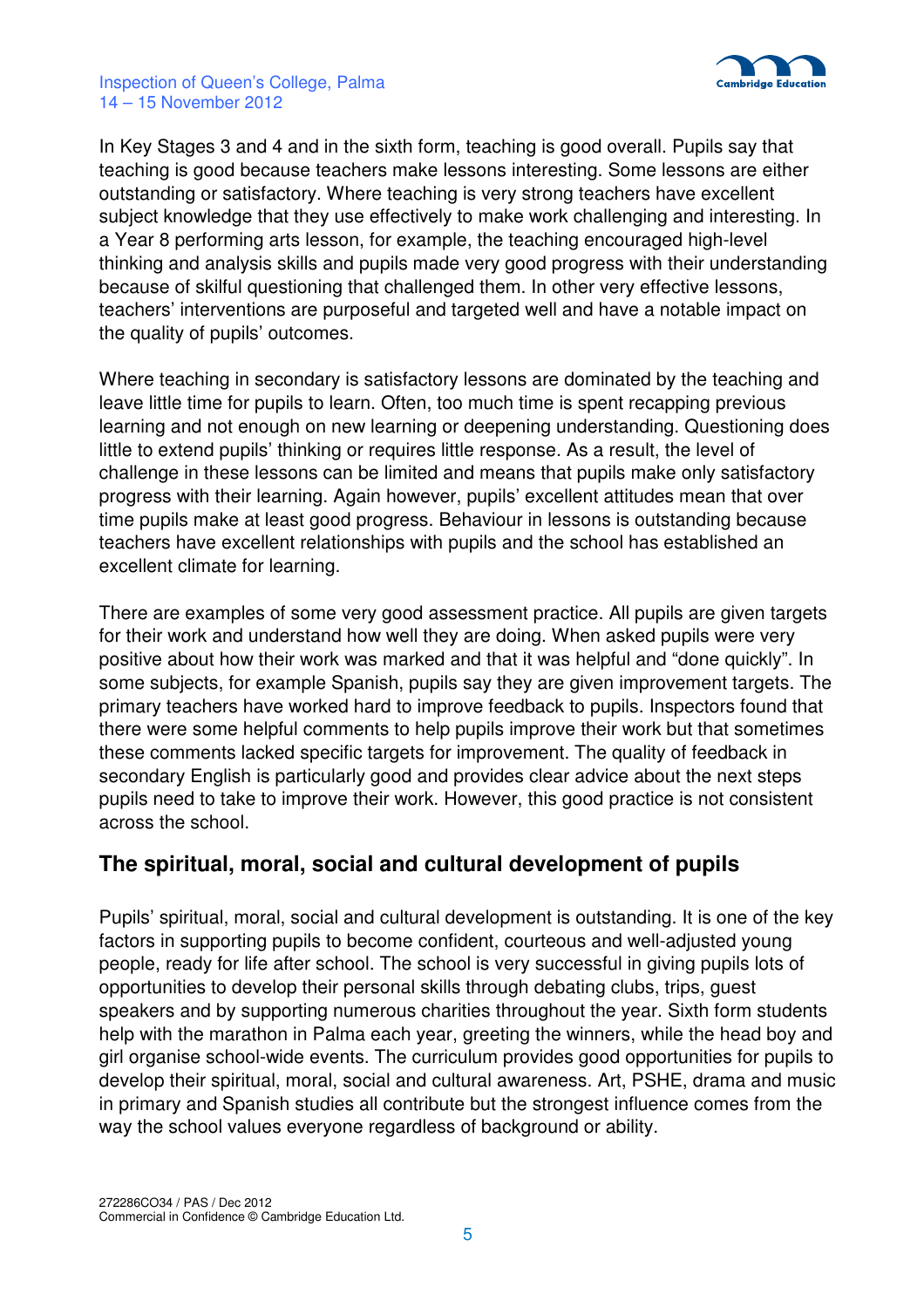



Parents and pupils comment on the school's "family" ethos. Pupils said that the school was "like one big family. It seems like a cliché but it is true". These comments are borne out by the evidence. All adults at the school foster extremely positive relationships with pupils and value everyone as an individual. This has an extremely positive impact: pupils are highly respectful of their teachers and of each other and their attitudes to school are excellent.

#### **The welfare, health and safety of the pupils**

Pupils' welfare, health and safety are promoted effectively. The school supports pupils well in both their academic progress and personal development. The school psychologist, who works with individual pupils who may have learning, behavioural, social or emotional problems, provides effective help that is valued by pupils and staff. Careers advice is provided to pupils from Year 7 to 11 in tutorial sessions and in the sixth form there is a structured programme and support for applying to higher education. Sixth formers noted that the support they get for their personal statements for university is very helpful.

The school's very strong family ethos, its commitment to all and the small tutor groups all contribute successfully to pupils' personal and academic achievement. Attendance and punctuality are good. Pupils report that bullying is infrequent but that where it does happen it is dealt with swiftly and effectively. Pupils say that the school "doesn't stand for racism" and will expel pupils who use racist comments. They also say that the support they receive from their teachers is very good. Teachers are "very approachable" and help pupils outside of lessons giving what one pupil described as an "extra bit of help".

All regulatory systems and processes are well established and the school has established a comprehensive range of policies all of which are available to parents if they ask. Some are posted on the school website and consideration should be given to extending the information available. Health and safety procedures meet local requirements including fire safety.

#### **The suitability of the proprietor and staff**

The school and proprietor ensure that all the required checks are made on staff. All staff, from the headteacher and proprietor to administrative and maintenance staff are subject to local or UK checks to confirm their identity and suitability to work with children. Where possible, these checks include the UK's CRB enhanced disclosure. These are recorded appropriately in a central file that is locked in the headteacher's office.

#### **The premises and accommodation**

Despite the constraints of the site, the accommodation is generally fit for purpose. All classrooms are equipped with up to date equipment and, for example, many classrooms have multi-media projectors and interactive whiteboards. These contribute well to teaching and learning and help to engage and motivate pupils. Specialist facilities such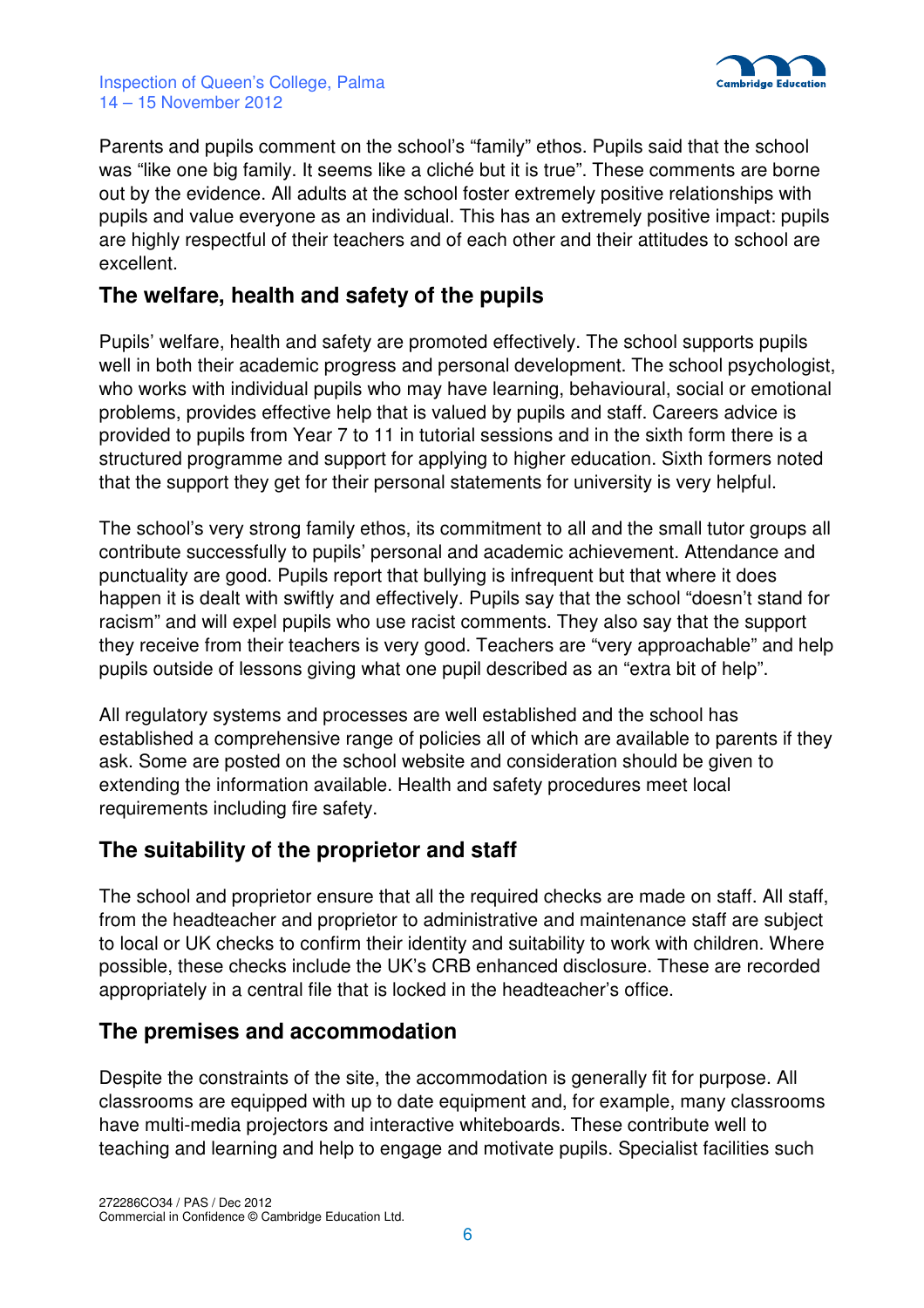

as science laboratories, ICT and art support teaching and learning and the accommodation meets local requirements.

The school and its owners are committed to improving the quality and scope of the facilities and there is an on-going programme of refurbishment and renewal. Over the past eight years much has been accomplished. Most recently, a new physics and chemistry laboratory has been installed. While space remains tight, teachers use the accommodation effectively so that pupils' achievements are not adversely effected by the limits imposed by the accommodation. The school's building improvement programme has had a positive impact.

#### **The provision of information for parents, carers and others**

The quality of information provided by the school for parents is good. There is an appropriate range of policies and guidance available at the school and the website includes the school's mission statement together with a wide variety of information about the curriculum, homework, examination results, extra-curricular activities, the summer school and admission arrangements.

Parents receive regular newsletters and information about events. Reports on pupils' academic progress are informative and the follow up meetings with teachers helpful. Overall, the provision of information meets the requirements for British Schools Overseas.

### **The school's procedures for handling complaints**

The school meets the requirements for handling complaints.

# **Leadership and management of the school**

The school is led and managed well. The headteacher is passionate about her school and is supported effectively by senior and middle leaders. Leadership and management are good and have a strong impact on improvement. Self-review is well established although the number of priorities means that its impact is not as great as it could be. The relationship between the school's owners and the senior team is positive and promotes a strong sense of teamwork.

The school uses data well to understand trends in achievement and the impact of its work.

There is a strong sense of teamwork and of continuity both of which contribute well to ensuring that the school runs effectively. There is an increasing and developing focus on teaching and learning and lesson observations carried out jointly with senior leaders and inspectors show that the school has a secure understanding of the characteristics of good and outstanding teaching. There is a programme of lesson observations but until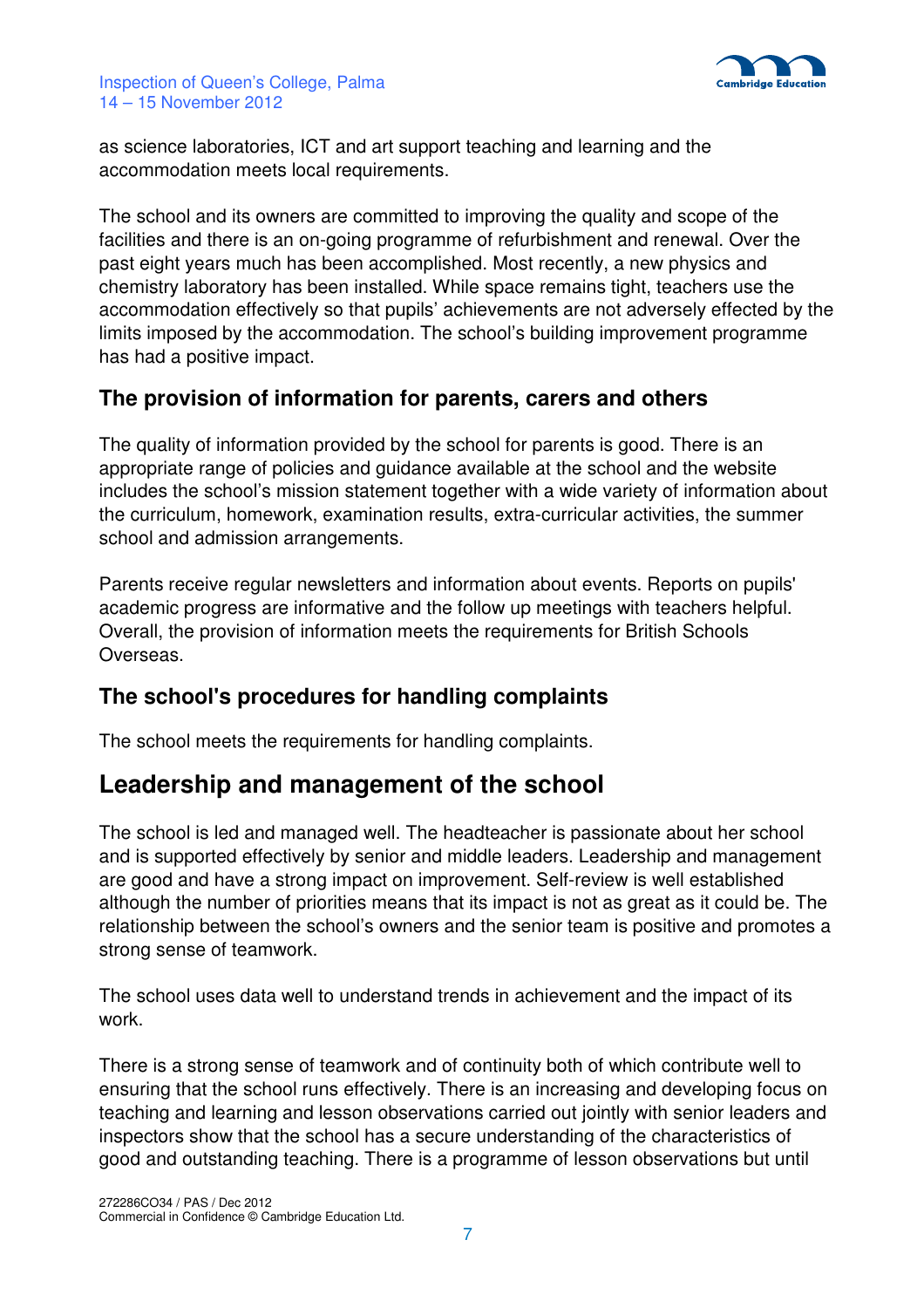

recently, not enough time was spent by leaders and managers on getting into the detail of teaching and learning across the school. This explains why the overall quality of teaching is not yet consistently good and outstanding. However, the newly established teaching and learning teams, and the proposed monitoring and support programme for teaching, have the potential to make a strong impact on quality. In addition CPD provides good opportunities for teachers to improve their practice.

The school collects and records a large amount of data about pupils' attainment particularly key stage tests, a range of diagnostic tests and IGCSE and AS/A Level results. The data is used to track pupils' progress and support those who are underachieving but it is still too early to evaluate the full impact of this. At present, it is difficult for leaders and managers to know whether all pupils are achieving as well as they should but the initiatives to measure progress over time will enable the school to be better informed.

Self-evaluation and review is generally effective and the school uses a good range of evidence including teacher, pupil and parent questionnaires, and classroom observations. It has identified five priorities in its improvement plan, including the need to "raise standards and attainment by ensuring consistently good teaching and learning is happening in all subject areas." Other priorities include Spanish as a foreign language for beginners, assessment and tracking, and continued staff development. These show that the school has identified the right priorities for improvement and that it has the capacity to improve still further.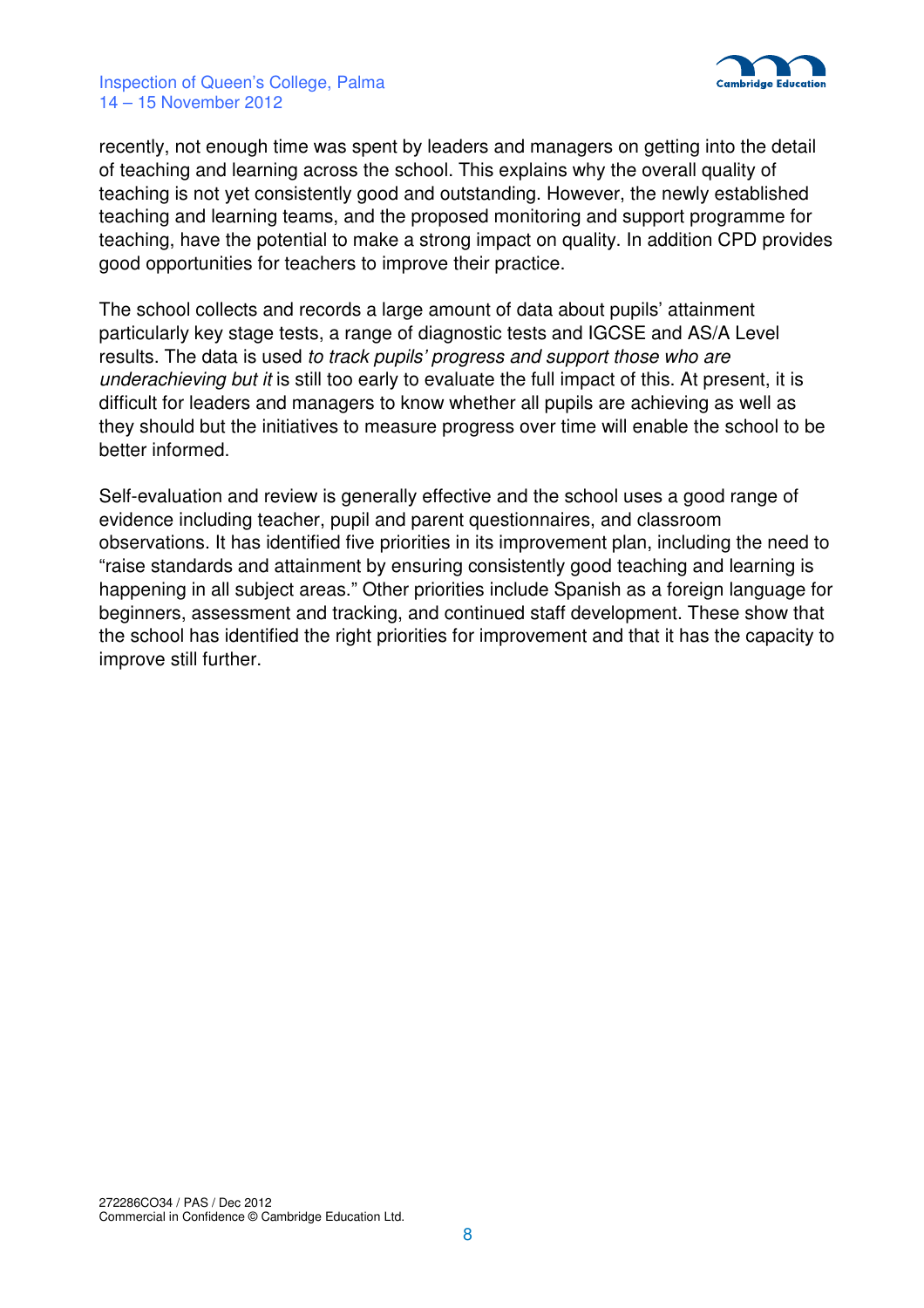

# **Glossary of terms**

## **What inspection judgements mean**

| Grade   | Judgement    | <b>Description</b>                                                                                                                                                                                                               |
|---------|--------------|----------------------------------------------------------------------------------------------------------------------------------------------------------------------------------------------------------------------------------|
| Grade 1 | Outstanding  | These features are highly effective. An outstanding<br>school provides exceptionally well for all its pupils'<br>needs.                                                                                                          |
| Grade 2 | Good         | These are very positive features of a school. A<br>school that is good is serving its pupils well.                                                                                                                               |
| Grade 3 | Satisfactory | These features are of reasonable quality. A<br>satisfactory school is providing adequately for its<br>pupils.                                                                                                                    |
| Grade 4 | Inadequate   | These features are not of an acceptable standard.<br>An inadequate school needs to make significant<br>improvement in order to meet the needs of its<br>pupils. Ofsted inspectors will make further visits<br>until it improves. |

# **Common terminology used by inspectors**

| Achievement:               | the progress and success of a pupil in their learning,<br>development or training.                                                                                                                    |
|----------------------------|-------------------------------------------------------------------------------------------------------------------------------------------------------------------------------------------------------|
| Attainment:                | the standard of the pupils' work shown by test and<br>examination results and in lessons.                                                                                                             |
| Capacity to improve:       | the proven ability of the school to continue improving.<br>Inspectors base this judgement on what the school has<br>accomplished so far and on the quality of its systems to<br>maintain improvement. |
| Leadership and management: | the contribution of all the staff with responsibilities, not<br>just the headteacher, to identifying priorities, directing<br>and motivating staff and running the school.                            |
| Learning:                  | how well pupils acquire knowledge, develop their<br>understanding, learn and practise skills and are<br>developing their competence as learners.                                                      |

272286CO34 / PAS / Dec 2012 Commercial in Confidence © Cambridge Education Ltd.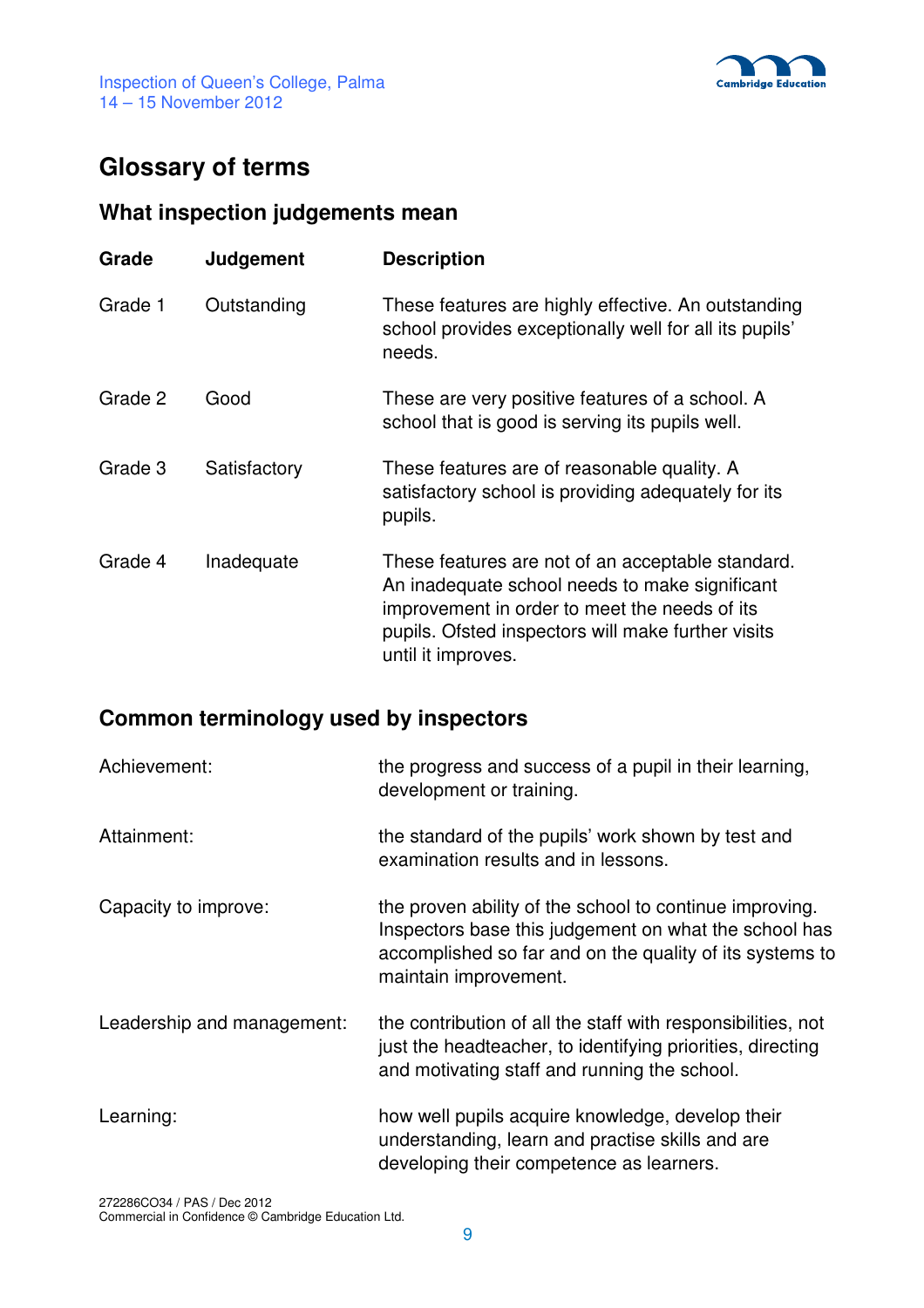

| Overall effectiveness: | inspectors form a judgement on a school's overall<br>effectiveness based on the findings from their<br>inspection of the school.                                                                                       |
|------------------------|------------------------------------------------------------------------------------------------------------------------------------------------------------------------------------------------------------------------|
| Progress:              | the rate at which pupils are learning in lessons and<br>over longer periods of time. It is often measured by<br>comparing the pupils' attainment at the end of a key<br>stage with their attainment when they started. |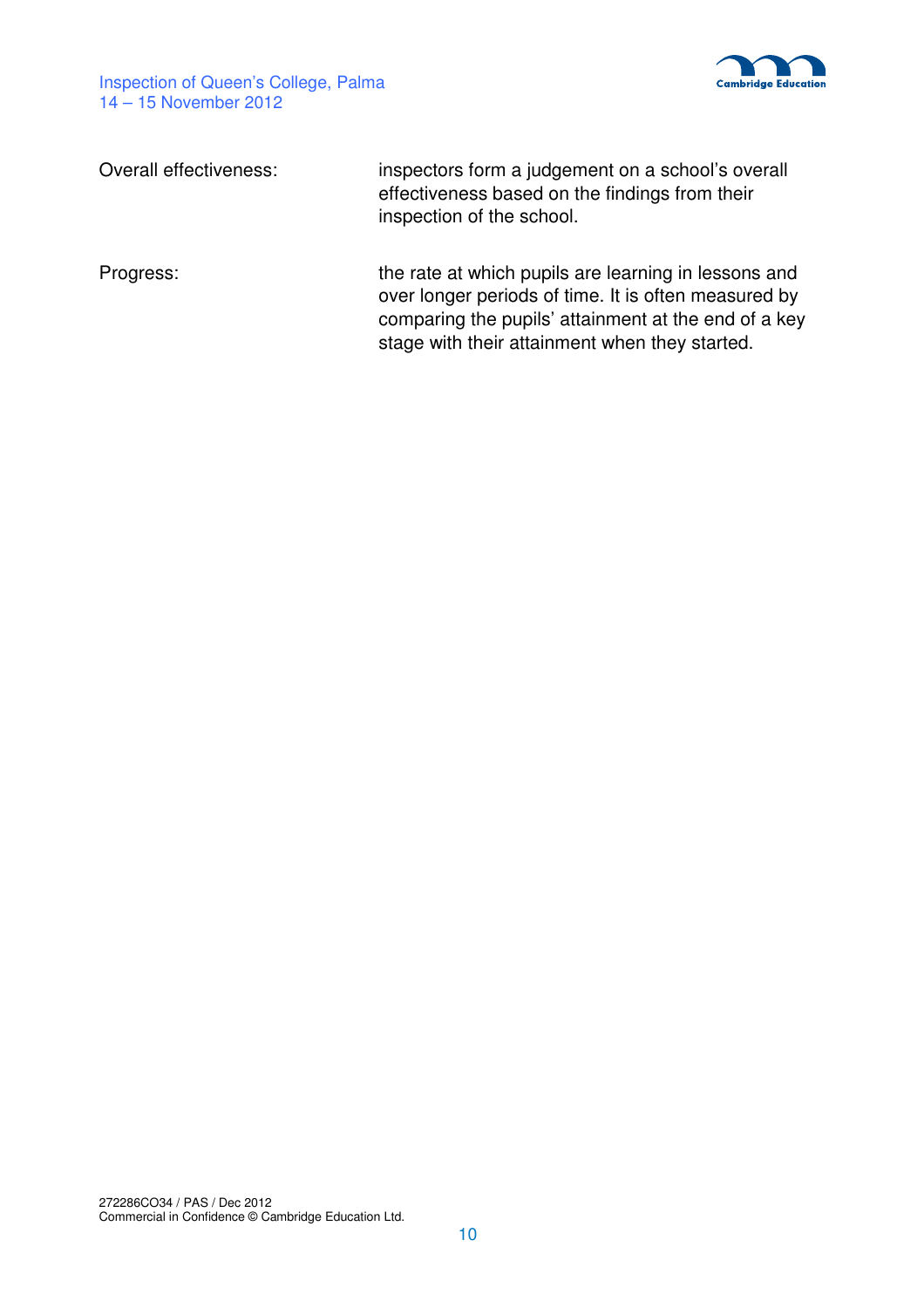

# **Inspection judgements**



#### **The quality of education**

| Overall quality of education                                                                    |  |  |
|-------------------------------------------------------------------------------------------------|--|--|
| How well the curriculum and other activities meet the range of needs<br>and interests of pupils |  |  |
| How effective teaching and assessment are in meeting the full range<br>of pupils' needs         |  |  |
| How well pupils make progress in their learning                                                 |  |  |

#### **Pupils' spiritual, moral, social and cultural development**

| Quality of provision for pupils' spiritual, moral, social and cultural<br>development |  |  |
|---------------------------------------------------------------------------------------|--|--|
| The behaviour of pupils                                                               |  |  |

#### **Welfare, health and safety of pupils**

#### **Leadership and management**

| The quality of leadership and management |  |  |  |  |
|------------------------------------------|--|--|--|--|
|------------------------------------------|--|--|--|--|